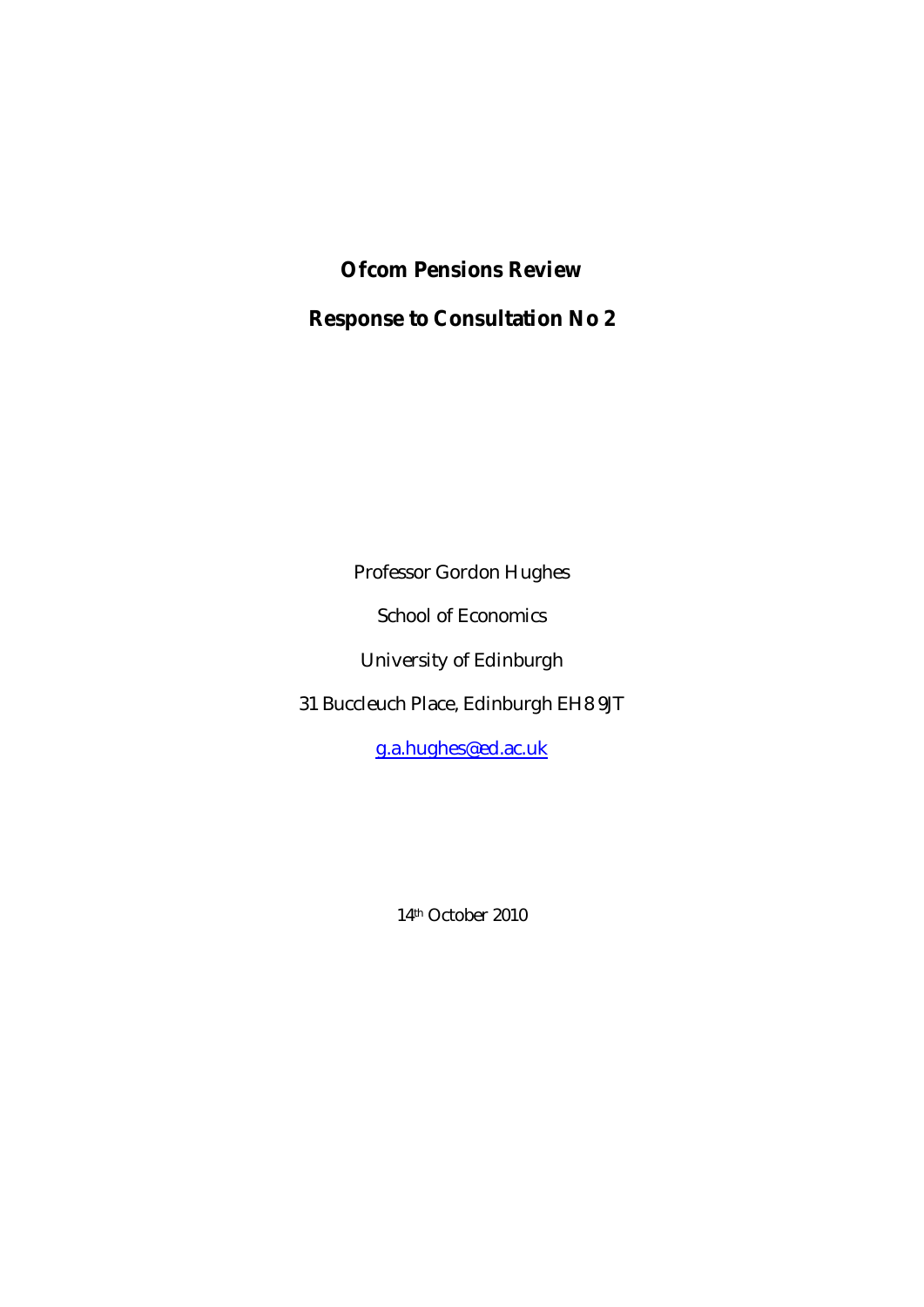# **Ofcom Pensions Review**

## **Response to Consultation No 2**

### **Introduction**

- 1. BT is not a universally popular company, like some other companies that were once state monopolies. Sometimes it is its own worst enemy. But many large companies suffer from similar problems. More importantly, it is essential to recognise that BT is the key supplier of communications infrastructure in the UK. Today and in the foreseeable future it controls assets that affect the provision of services to the majority of the country's businesses and households. That is why its network arm – Openreach – remains a regulated business. This situation is unlikely to change in the next 10-20 years.
- 2. The consultation on BT's pension contributions matters because there is a large, though unacknowledged, elephant in the room. The reality is that BT is insolvent if its pension liabilities are properly estimated. No measures so far proposed, either by the company or by Ofcom, are likely to change this situation. If this state of affairs persists, the cost – whether to the taxpayer or to BT's customers – of ensuring adequate telecoms infrastructure in future will be even greater than taking action today.
- 3. There is a related consideration. Many people, including regulators themselves, would acknowledge that the recent crisis was partly a consequence of regulatory failure. The vulnerability of the financial system was understood but the prevailing regulatory philosophy meant that regulators felt that they could or should not intervene. Financial regulators have learnt from this experience, but it appears that Ofcom has not. When a matter as important as the potential bankruptcy of the country's dominant network operator is at issue, it is not sufficient for a regulator to fall back on conventional and irrelevant regulatory doctrine.
- 4. This submission is based upon a detailed examination of BT's pension situation that I have carried out in the course of a study of pension deficits for UK companies and the regulation of defined benefit schemes. This draws upon a longstanding research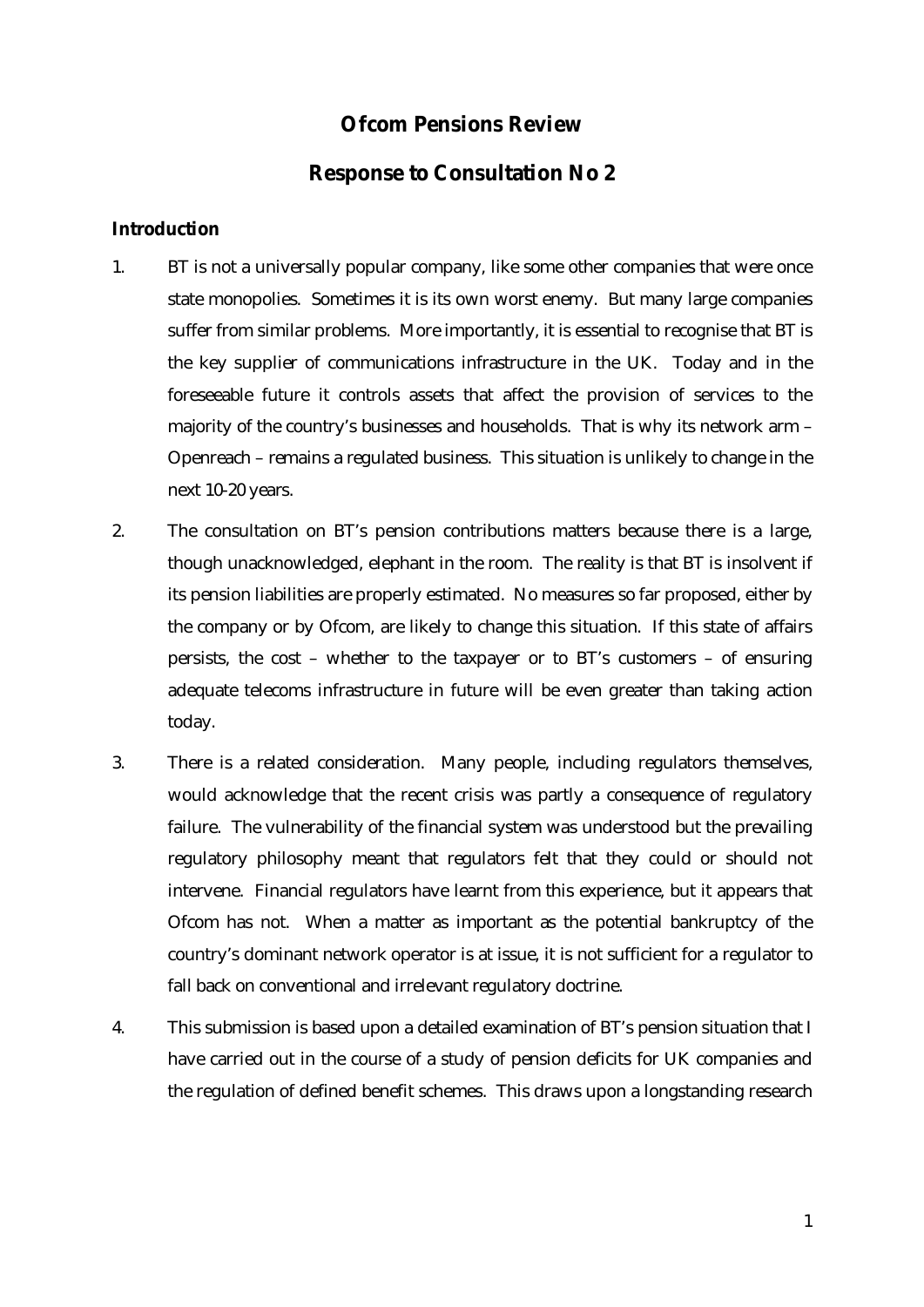interest in the economics of pensions.<sup>1</sup> The detailed focus on BT – and Royal Mail – reflects the fact that these are the largest defined benefit pension schemes for regulated utilities and privatised companies in the UK.

5. For the avoidance of doubt, I should make it clear that I have undertaken consulting assignments for Ofcom and for various telecoms operators in the past. However, the analysis and data referred to in this submission is based entirely upon information that is publicly available in BT's annual and regulatory accounts and in the annual reports of the BT Pension Scheme (BTPS). I have made no use of any material that may be or have been commercially confidential and the views expressed here do not represent the position of any organisation or business for which I have worked.

## **BT's pension deficit**

<u>.</u>

- 6. BT's accounts report a pension deficit, calculated in accordance with FRS 17 (IAS 19), of the order of £8 billion in 2010. As a general observation, the application of FRS 17, both for companies in general as well as specifically to BT, is subjective and inconsistent. It leads to substantial volatility in the valuation of pension liabilities as a consequence of short term but essentially irrelevant market parameters. BT's reported pension deficit increased from about £4 billion in March 2009 to £8 billion in March 2010, even though the market value of the pension fund's assets had increased by about £6 billion over the year.
- 7. An accounting standard under which the reported value of BT's pension liabilities increased from £33 billion to £43 billion in 12 months, despite a minimal change in estimates of future cash flows, patently does not provide a satisfactory basis for making long term regulatory and investment decisions. So it is necessary to look at BT's pension deficit using assumptions that reflect economic and financial reality over the life of the pension liabilities.
- 8. The approach preferred by most economists rests upon a simple observation. In financial and technical terms, pension funds are essentially identical to life insurance funds and so they should be valued and regulated in a comparable manner. This

<sup>&</sup>lt;sup>1</sup> The submission draws upon material from two recent papers: (a) "Pension costs and liabilities for UK regulated utilities", paper given at RPI Workshop, Oxford, March 2009 and to be published in the Journal of Pension Economics and Finance, and (b) "Regulating a dying industry: issues in the regulation of defined benefit pension schemes", paper given at CCRP Workshop, City University, July 2010.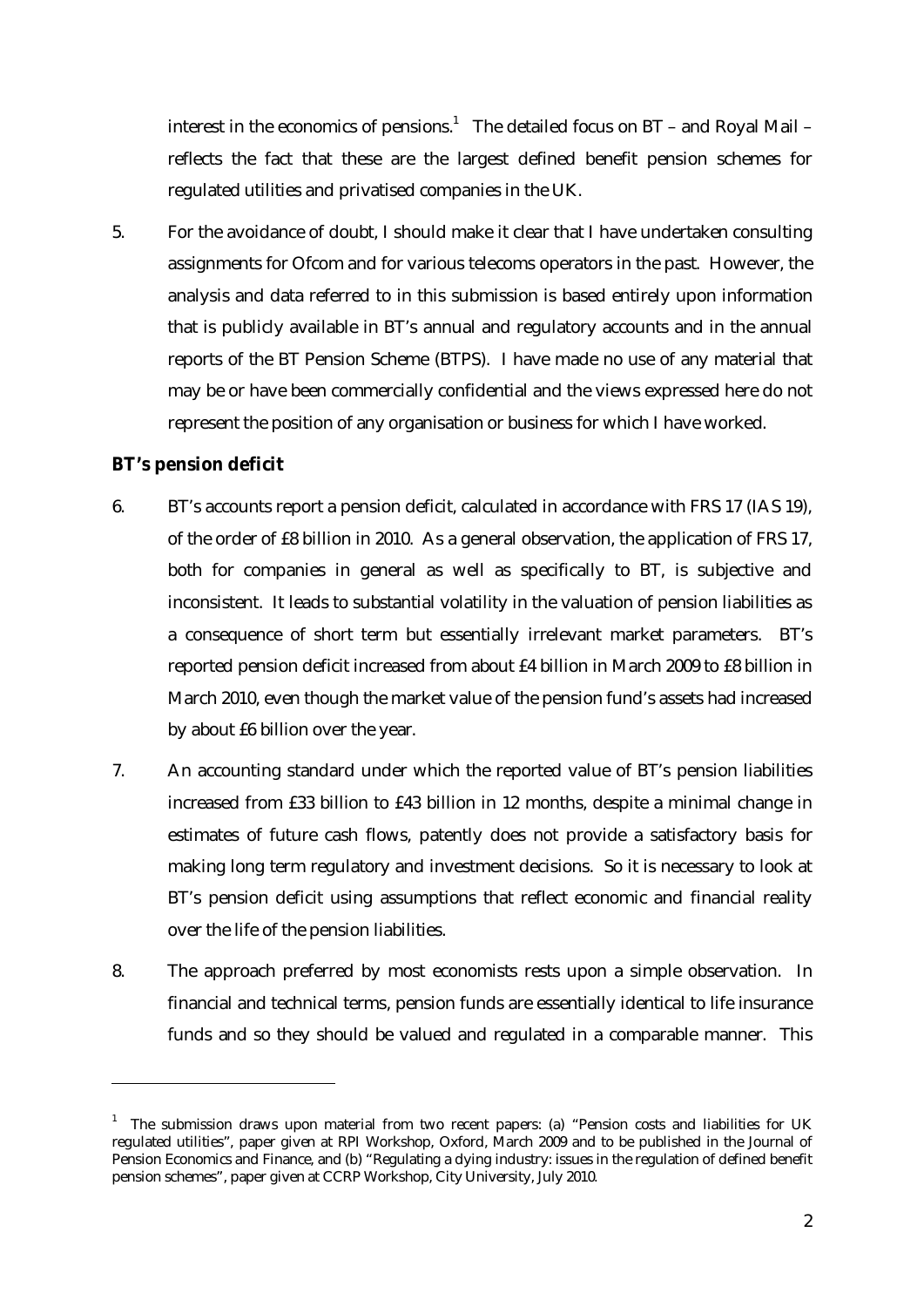applies *a fortiori* to pension schemes, like the BT Pension Scheme (BTPS), which have a closed membership and are running down their assets by paying annuities to their members. Closed life funds discount their liabilities at a risk-free rate of return and there is no reason why closed pension funds should be treated any differently.

- 9. In accounting terms the implication is that the "fair value" of pension liabilities should be equal to the buy-out value of those liabilities if they were transferred to a life insurance company. Any other method of valuation is a source of regulatory arbitrage that threatens the long term security of the promises made to current and future pensioners.
- 10. The experience of the financial sector is relevant in this context. The application of FRS 17 to pension liabilities is equivalent to relying upon "mark to model" values for derivatives and other complex financial instruments, whereas buy-out values are equivalent to "mark to market" values. No-one would seriously argue now that "mark to model" valuations provide a reliable guide for either management or regulatory decisions. Some commentators argue that use of "mark to market" values is unreliable when markets are in turmoil or if institutions intend to hold securities to maturity. However, in the pension context the third alternative of historical or maturity valuation is not useful, because it assumes that the company sponsor will survive for the period of all outstanding pension liabilities. This presumes the answer to the key question: do pension liabilities threaten the survival of the company sponsor.
- 11. The buy-out value of pension liabilities is usually much higher than the valuation resulting from the application of FRS 17, so its use is resisted by companies and some financial analysts but that does not mean that it is unreliable. However, there are practical difficulties in estimating market buy-out valuations, especially for large pension schemes such as BTPS and for outsiders. For this reason I have relied upon an approximation to the buy-out valuation based upon adjusting the FRS 17 valuation to incorporate the real risk-free rate of return as the discount rate. My estimates are conservative in the sense that they underestimate pension liabilities and thus underestimate the true magnitude of pension deficits in most cases. The underestimation arises because life funds are required to hold a margin of reserves against the risks of offering annuities – in particular, future changes in longevity.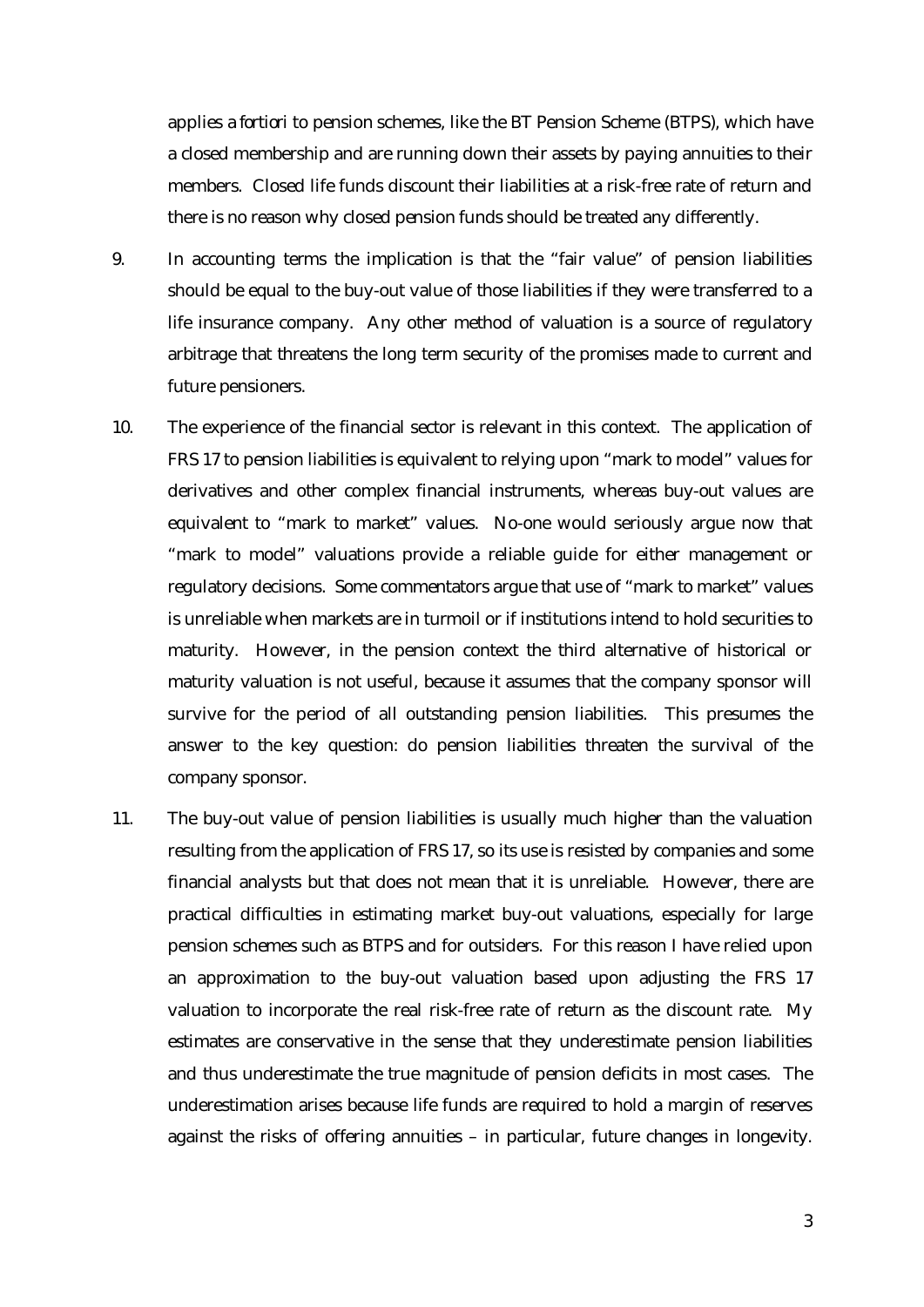Some pension funds have begun to take out longevity swaps to insure against some of these risks, but the majority do not hold reserves in respect of residual risks.

- 12. There is one other point that should be made about the valuation of pension liabilities. The government has announced that it will change existing legislation to specify that pension payments should be indexed to the CPI rather than the RPI from 2011 onwards. This has been interpreted by many commentators as a relief for pension schemes, reducing their future liabilities. Unfortunately, such assertions reflect a limited understanding of the government bond market. The dominant provider of insurance against future inflation is the government. It would be negligent of the Treasury and the Debt Management Office to continue to offer RPIbased index-linked bonds when the primary buyers are looking for CPI-based indexlinked bonds. Hence, it is inevitable that the index basis for index-linked bond will change from the RPI to the CPI in the future and this will mean that the present value of inflation-adjustment pension liabilities will be unaffected. Certainly, future pensioners will lose but the gainer will be the government, not companies and the pension funds which they sponsor.
- 13. If an appropriate risk-free rate of return is used to recalculate BT's pension costs and liabilities, the company's pension deficit is at least £10 billion larger than reported in its 2010 accounts. These accounts report a value for total shareholder equity of -£2.65 billion, down from £0.17 billion in 2009 largely as a result of the increase in its reported pension deficit. As a reference point, an adjusted shareholder deficit of, say, £12.5 billion is close to the book value of the company's fixed assets which is £14.9 billion. Further, its balance sheet includes tax assets of £2.2 billion which depends upon the assumption that the company will be able to fund the pension deficit in future, something that must be open to question.
- 14. There are two ways of thinking about BT's financial situation.
	- (a) BT is insolvent in respect of the value of its shareholders' interests. Depending upon the seniority of its conventional debt and other liabilities relative to its pension liabilities, the company has realisable assets that might cover 50% of its liabilities if it were put into liquidation. No well-informed lender would be willing to roll over existing loans or extend new loans unless these were given priority over pension liabilities, but it is not clear that such an arrangement is possible under the current system for the regulation of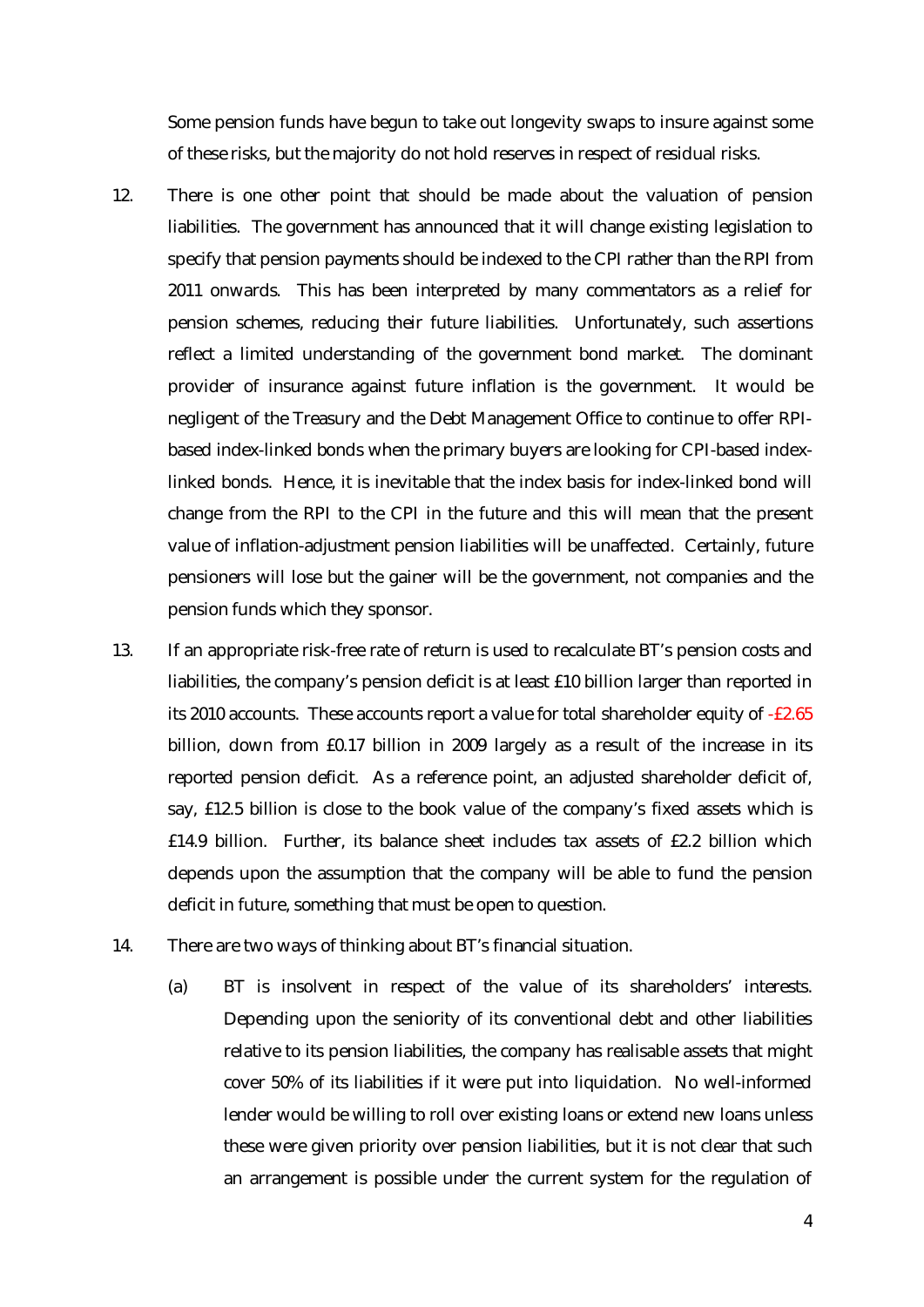defined benefit pensions. Naturally, no-one would be willing to put up money for equity investment in the business.

- (b) BT is a massive hedge fund attached to a telecommunications company. This is not unusual. Pension economists realised long ago that most US airlines, automobile and steel companies were in the same situation. It is very probable that most US fixed line telephone companies (and their successors) face the same prospect. The ultimate fate of US airlines, auto and steel companies was bankruptcy, because the risk-adjusted return on their pension fund assets was simply not high enough to cover their liabilities. The ultimate cost of resolving their pension liabilities will fall partly on taxpayers and partly on pensioners. The rules of the UK Pension Protection Fund – and the existence of the Crown Guarantee for some of BT's liabilities - mean that a rather higher portion will fall on taxpayers if BT were unable to cover its pension liabilities.
- 15. In thinking about the company's regulated business, Ofcom has to act on the basis that BT's pension scheme is the residual equity investor in the company. It is an unusual equity investor because it has to cover benefit payments of nearly £2 billion per year and has a net investment income of about £1 billion per year. The consequence is that the pension scheme, regarded as the owner of the company, has to draw down the value of its investment in the company in order to sustain its main functions. This is hardly conducive to maintaining future investment in BT's regulated network operations.
- 16. There is a further complication. BT's accounts for 2009-10 include a sum of £206 million charged as an operating expense for the current service cost of defined benefit pension obligations (down from £459 million in 2008-09 because of changes to the terms of the pension scheme). This item is also drastically understated. Using an appropriate discount rate the current service cost should have been close to £500 million in 2009-10 and over £1 billion in 2008-09.

#### **How did this situation arise?**

17. It is trivial to observe that BT's pension deficit must be a consequence of the company's failure to make sufficient contributions to its pension fund in the past. However, this tells us nothing about responsibility and provides no assistance in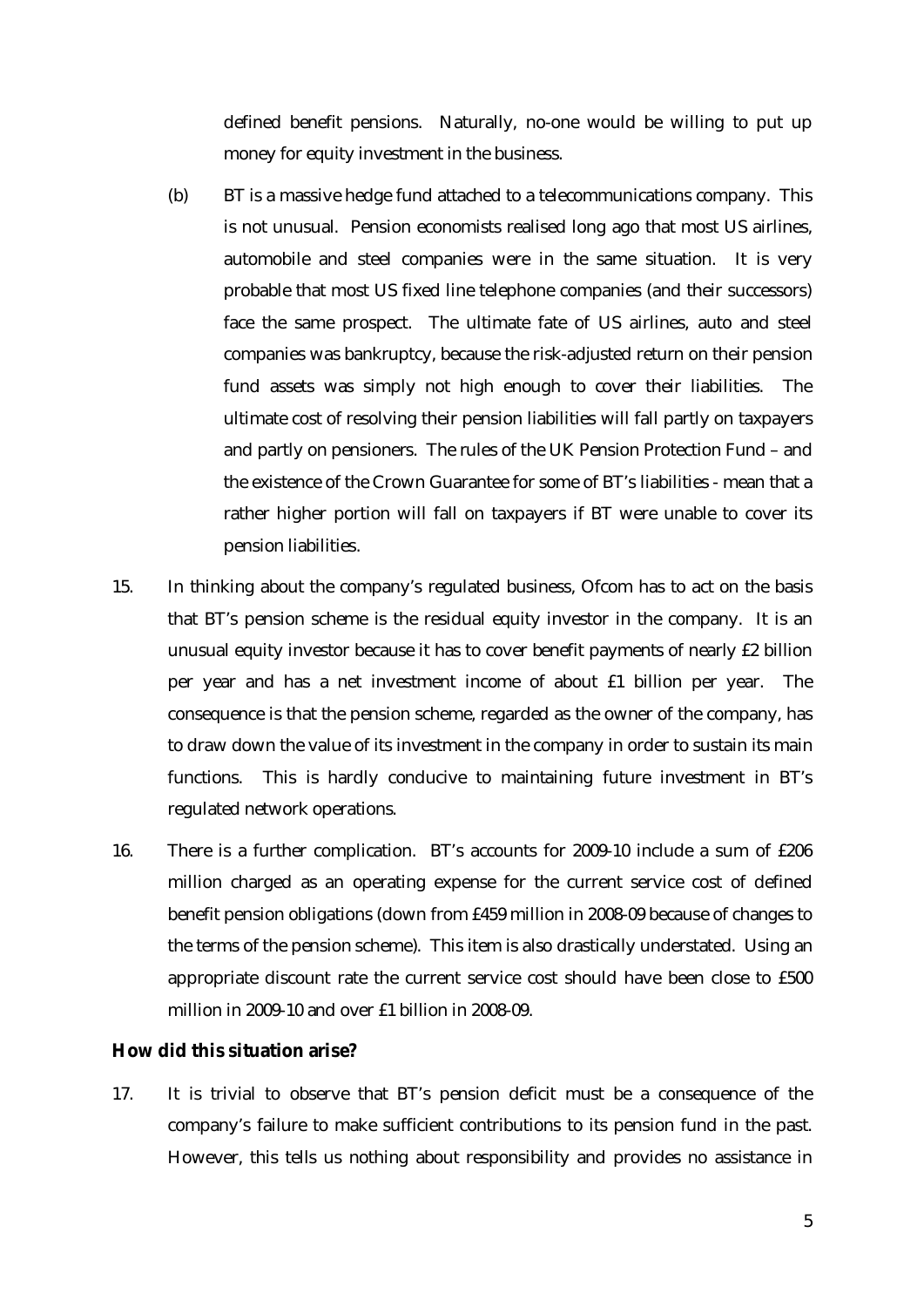deciding how the burden of correcting the deficit should be distributed. In particular, virtually all of the pension schemes of regulated utilities – and the funded pension schemes of public organisations varying from Royal Mail to local authorities and universities – are in a similar situation. The differences between them are largely a matter of the demographic composition of their membership, which encompasses when or if the schemes were closed to new members. BT's pension deficit is striking only because of the size of the scheme and the large decline in active members that has occurred since the company was privatised.

- 18. On the question of responsibility, there is an argument, apparently espoused by Ofcom, that BT has been the author of its own fate. One variant points to the pension holiday taken by the company in the early 1990s, while another variant suggests that BT has systematically failed to fund the full pension costs incurred as a result of early retirements and redundancies used to reduce staff numbers over the last two decades. Both arguments rely upon 20:20 hindsight to justify the assertion that these factors had a significant impact on the current deficit.
- 19. The only reasonable way of assessing how far BT should be regarded as being responsible for the current situation is to judge its actions in the light of professional advice, accounting standards, taxation and government policy at the time when the relevant decisions were made and implemented. The following considerations are important.
	- (a) The cumulative return on BT's pension assets since 1989 has exceeded the projected rates of return used in arriving at intermittent actuarial valuations over the period from 1989 to 2009. The starting point of 1989 has been chosen because it was the beginning of BT's pension holiday as well as the end of a period of special contributions designed to remedy the pension deficit as assessed at the date when the company was privatised. This point matters because it means that the current pension deficit is not a consequence of an investment policy that has been inconsistent with professional advice.
	- (b) The present value of BT's top-up and special contributions to its pension scheme exceeds the present value of the liabilities created by pension holidays, early retirements and redundancies when assessed in accordance with the assumptions made in arriving at actuarial valuations at various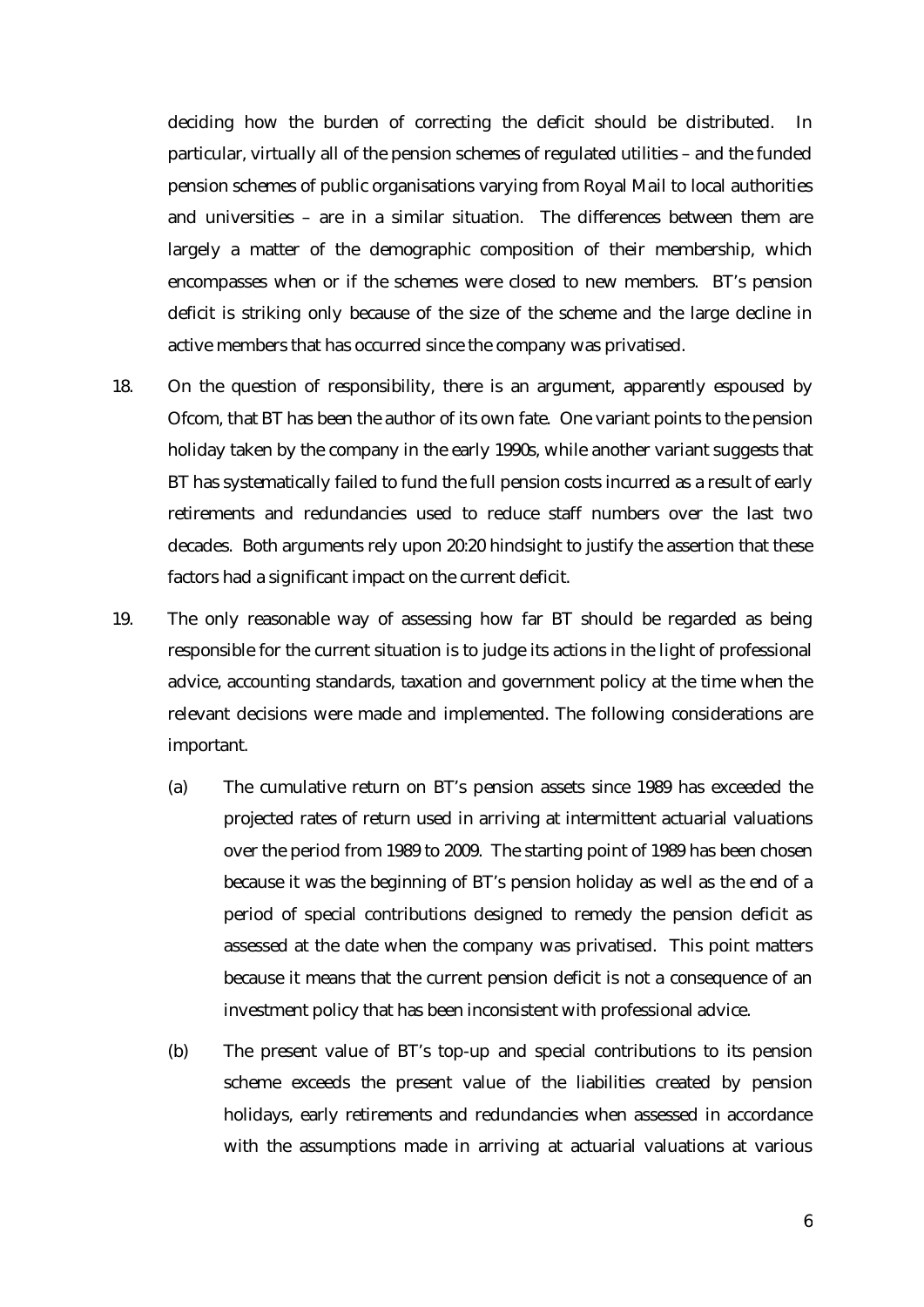dates over the last two decades. This implies that the current pension deficit is not partly or wholly due to these factors.

- (c) Government policy in the 1980s and 1990s was predicated on the assumptions that (a) occupational pension schemes were generously funded, and (b) any "over-funding" should be remedied either by companies taking pension holidays or by improving the benefits promised to pension scheme members. These assumptions were built into a series of measures designed to protect and extend occupational pension rights – notably the mandatory indexation of deferred pension rights and pensions in payment. The underlying notion was that pension "surpluses" should be allocated primarily for the benefit of members rather than recovered by sponsors.
- (d) The Treasury has consistently regarded pension saving as a form of tax avoidance, which should be limited wherever possible. This prompted the adoption of corporation tax rules which penalised the apparent over-funding of pension liabilities. Later, this view underpinned the 1997 change in the rules concerning the recovery of dividend tax credits by pension funds which reduced the net return on pension fund investments.
- 20. A consistent thread in these considerations, but particularly with respect to items (c) and (d) measures, is that decisions and government policy were based upon valuations of pension costs and liabilities which have turned out to be far too low. This was a collective mistake, not the responsibility of any one company but a consequence of erroneous assumptions endorsed by actuaries, accountants, the government and companies. There is little doubt that this error was convenient for many parties because it underpinned the view that generous occupational pensions could be offered to employees at a relatively low cost to company sponsors and taxpayers. We know now that this prospect was an illusion with the result that defined benefit schemes have largely disappeared in the private sector, but this was not recognised in the 1990s.
- 21. The median date for the closure of defined benefit schemes to new members among large UK companies was 2002. A small number of privatised utilities closed their schemes in the period 1995-97, mainly electricity distribution companies, but the majority of utility pension schemes remained open to new members up to 2004. BT closed its scheme to new members in 2001, so it is not the case that the company was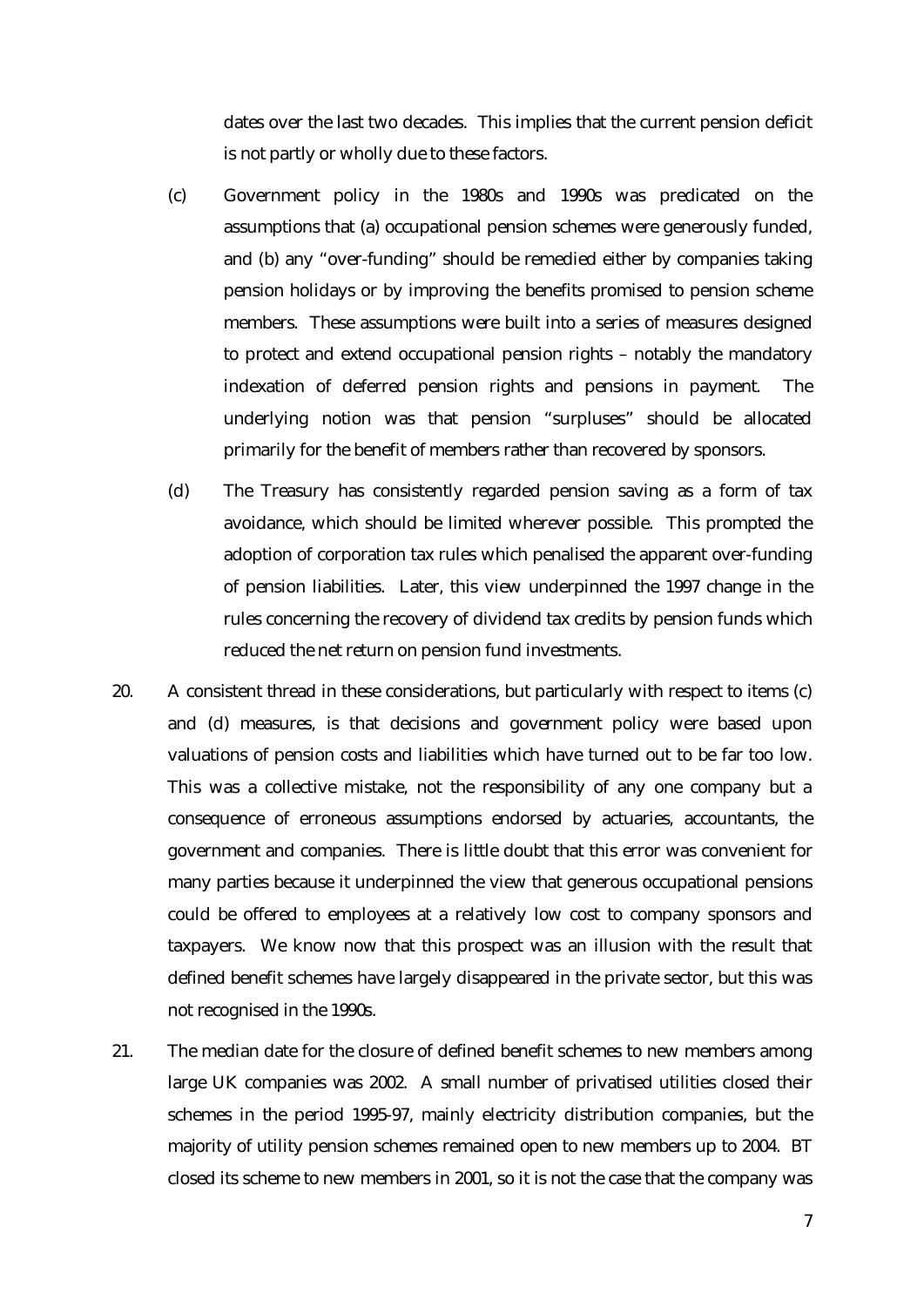notably slow in reacting to the realisation that defined benefit pensions were much more expensive than had been believed in the 1990s.

- 22. BT was not the sole or even the primary author of its current misfortune. Its situation is far from unusual. In a sample of 150 large UK companies more than 15% have pension deficits that exceed their shareholder equity, including 8 regulated utilities or privatised companies in addition to BT. A further 15%, including 7 regulated utilities or privatised companies, have pension deficits that exceed 50% of shareholder equity. The total pension liabilities of companies whose pension deficits exceed 50% of shareholder equity amount to £259 billion and this group include 8 organisations in addition to BT with pension liabilities greater than or equal to £10 billion.
- 23. The combined pension deficit of BT and Royal Mail, both of them part of the original Post Office pension scheme, is about £34 billion. This reflects the fact that the Post Office scheme and its successors was massively underfunded on present criteria at the date of separation of the two entities and when BT was subsequently privatised. BT took earlier action than Royal Mail to control the scale of its deficit but it has had to cope with a worse employment and demographic profile because technical change has led to a much more rapid reduction in the number of active members.
- 24. Overall, there are two key reasons why BT finds itself having to cope with a pension deficit that threatens its future:
	- The long term cost of providing defined benefit pensions was severely underestimated in the past and is still misreported as a consequence of accounting and actuarial conventions that fail to reflect the true economic situation.
	- BT inherited a huge but underfunded pension scheme from the Post Office when it was established as a separate corporation. While it made top-up contributions in the period following privatisation, these were never sufficient because of the systemic failure to assess pension liabilities properly.

**What are the likely consequences of the pension deficit?** 

25. BT's pension deficit, both in absolute magnitude and in relation to the company's assets, is unprecedented in UK regulatory history. Thus, there is no direct past experience that can be used as a basis for analysing the potential consequences for the regulated business. As I have pointed out, there have been a number of US non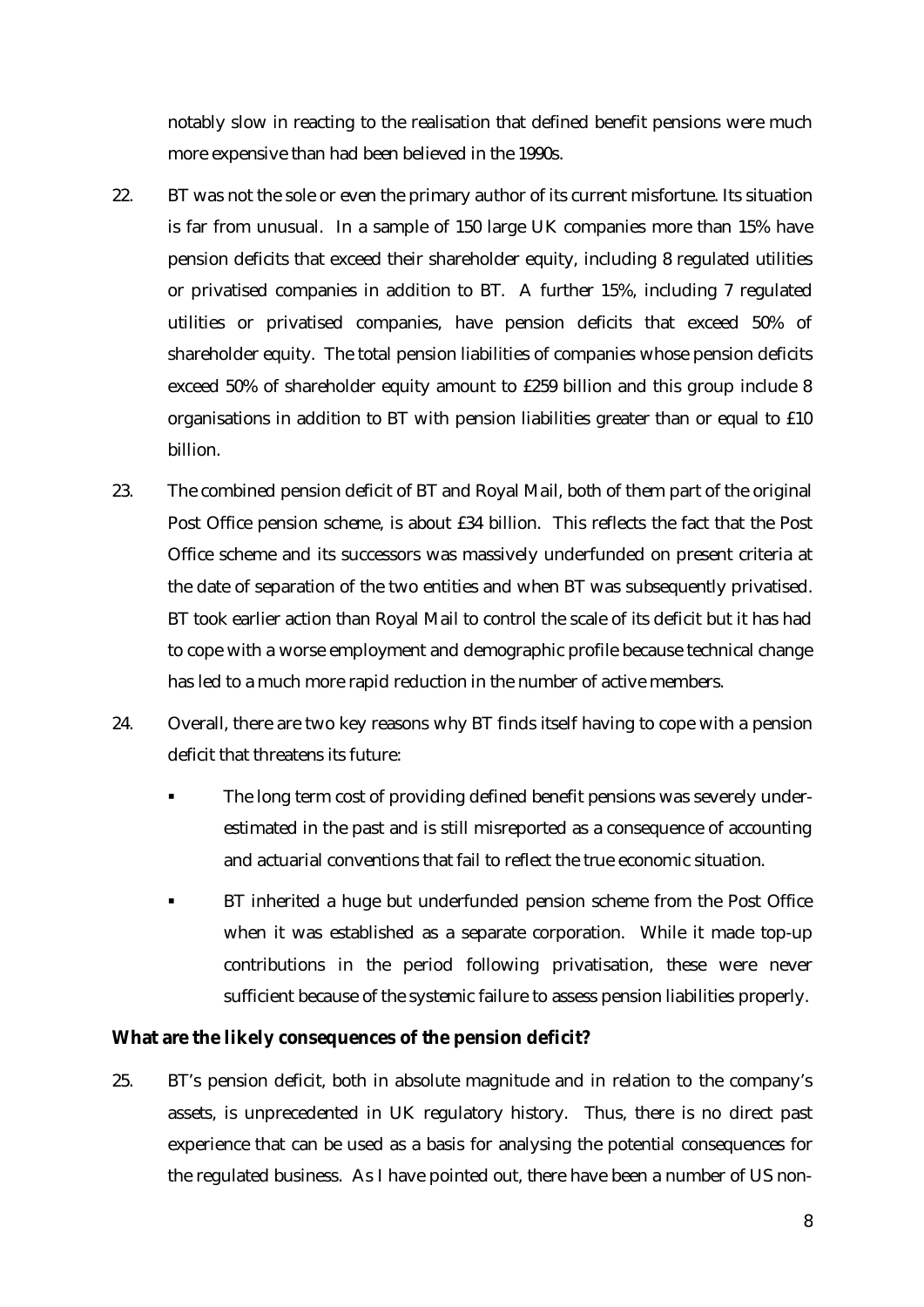regulated companies with worse pension problems and there are a number of regulated and unregulated British companies which are smaller than BT but which face deficits that are similar in scale relative to their assets.

- 26. There is another source of uncertainty. The powers of the Pension Regulator in such cases are unclear and may involve a large degree of negotiation whose outcome cannot be predicted. The Pension Regulator has a duty to protect the interests of pension fund members and the Pension Protection Fund, but exactly how those interests might be defined in this case is open to argument. There is little doubt that the Pension Protection Fund would itself become insolvent if it were forced to take over BT's pension deficit, so the knock-on effects on the regulation of defined benefit pensions would be large.
- 27. The structure of BT's pension liabilities is relevant in this context. At the end of 2009 17% of scheme members were still active, while 55% were receiving pensions. The number of active scheme members is falling rapidly (at a rate of more than 10% a year) and the number of deferred members is also falling. The gap between regular contributions plus net investment income and pension payments was about £930 million in 2009 and it is likely to increase at £400-500 million per year (depending upon the fund's investment strategy). The requirement to liquidate investments to fund this gap and/or for deficit top-up contributions from BT will begin to impose an intolerable strain either on BTPS fund management or BT's resources within a few years.
- 28. Legal protection for pensions in payment is stronger than for deferred pensions and pension rights that are still accumulating. As a result there will be a rush for the exit as the situation of the pension scheme becomes more widely known. Deferred and active members will choose to retire early and will take a higher proportion of their benefits in the form of a lump sum, thus accelerating the cash outflow from the fund.
- 29. No government could regard the potential collapse of a pension scheme with 350,000 members with equanimity. In any case, the government has an uncertain liability under the terms of the Crown Guarantee. The coverage of the guarantee may be clarified as a result of the current legal action, but it is assumed that it would only apply if BT were to go into liquidation. There are a variety of outcomes short of liquidation that might be close to disastrous from the point of view of Ofcom's responsibilities.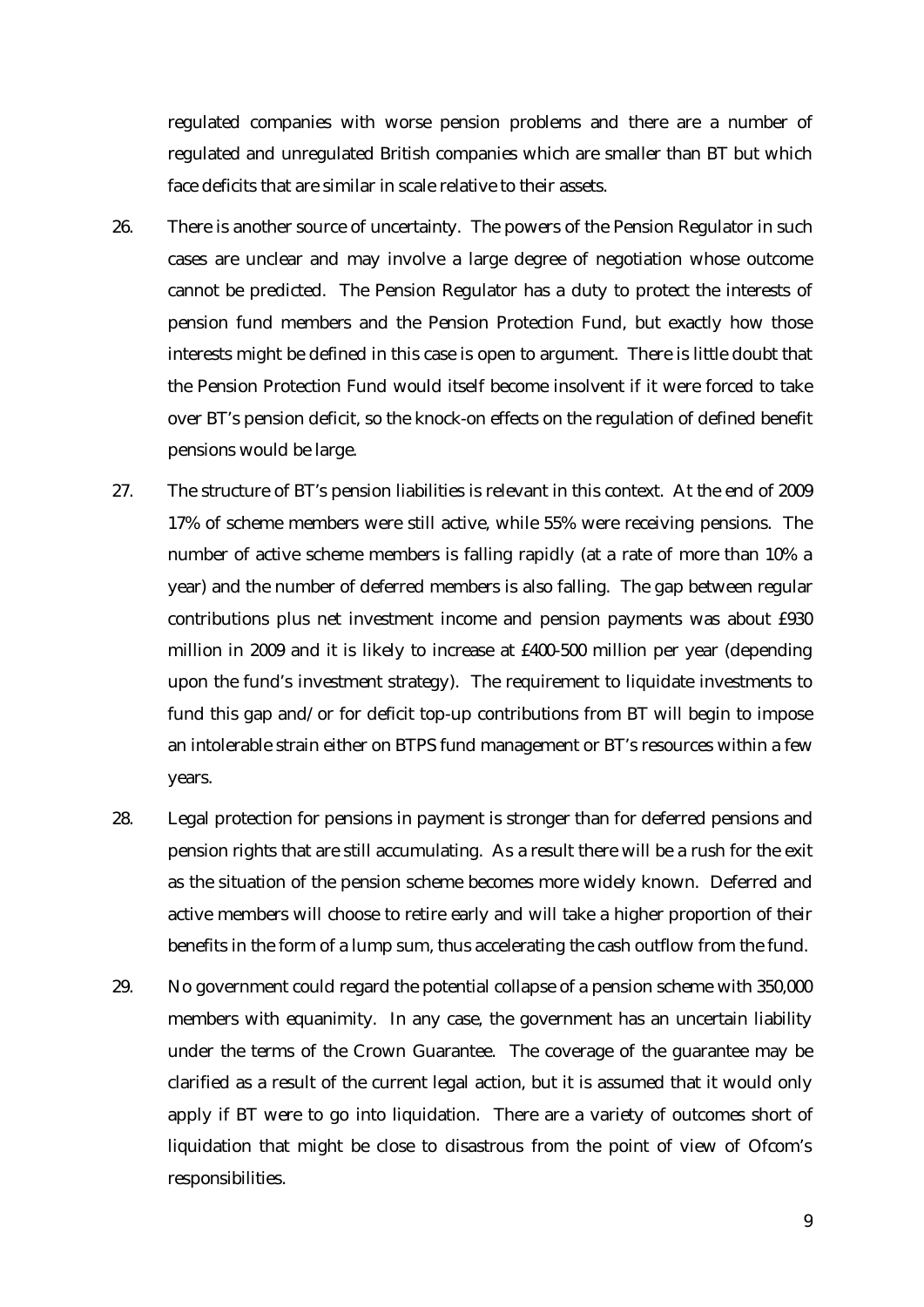- 30. One way of thinking about consequences is to consider the position of agents in different segments of BT's capital structure.
	- (a) Shareholders have a security that is equivalent to an underwater option on the assets of BT's pension scheme plus the right to receive any dividend payments made by the company. The option will only be valuable if the cumulative realised return on pension assets (adjusted for the requirement to meet the net outflow from the fund) exceeds the FRS 17 discount rate (5.5% p.a. nominal in 2010) by a substantial margin. Because the pension fund is running down, volatility in year-to-year investment returns has a severely asymmetric impact on the pension deficit. The shareholders' option will only be valuable if the pension scheme adopts a rather risky investment strategy, but this is likely to be resisted both by BTPS trustees and the Pension Regulator. If that is the case, the interest of shareholders lies in pressing BT to pay out as large a level of dividends as can be legally sustained given the misleading nature of standard accounting conventions. No informed investor would be willing to subscribe new equity under these conditions, so that the CAPM model would be irrelevant in calculating the cost of capital for the company for regulatory purposes.
	- (b) Bondholders are pretty much in the position of being mezzanine shareholders in the company. If BT were to be declared insolvent, the average bondholder would receive significantly less than 100p in the £ on the nominal value of their debt. Since bankruptcy is unlikely to be immediate, the real impact will fall on the holders of debt with a maturity of more than 5 years. In March 2010 about 45% of BT's debt had a maturity of significantly more than 5 years.<sup>2</sup> This would be pretty much wiped out in any bankruptcy unless the debt is secured against specific assets. It is hard to envisage that BT would be able to roll over or raise additional debt without making it senior to existing debt or providing specific security. Of course, either running down debt or providing greater security will simply transfer more risk to the pension scheme as the final provider of capital.

<u>.</u>

 $2$  There is a large tranche of debt that matures in July 2015.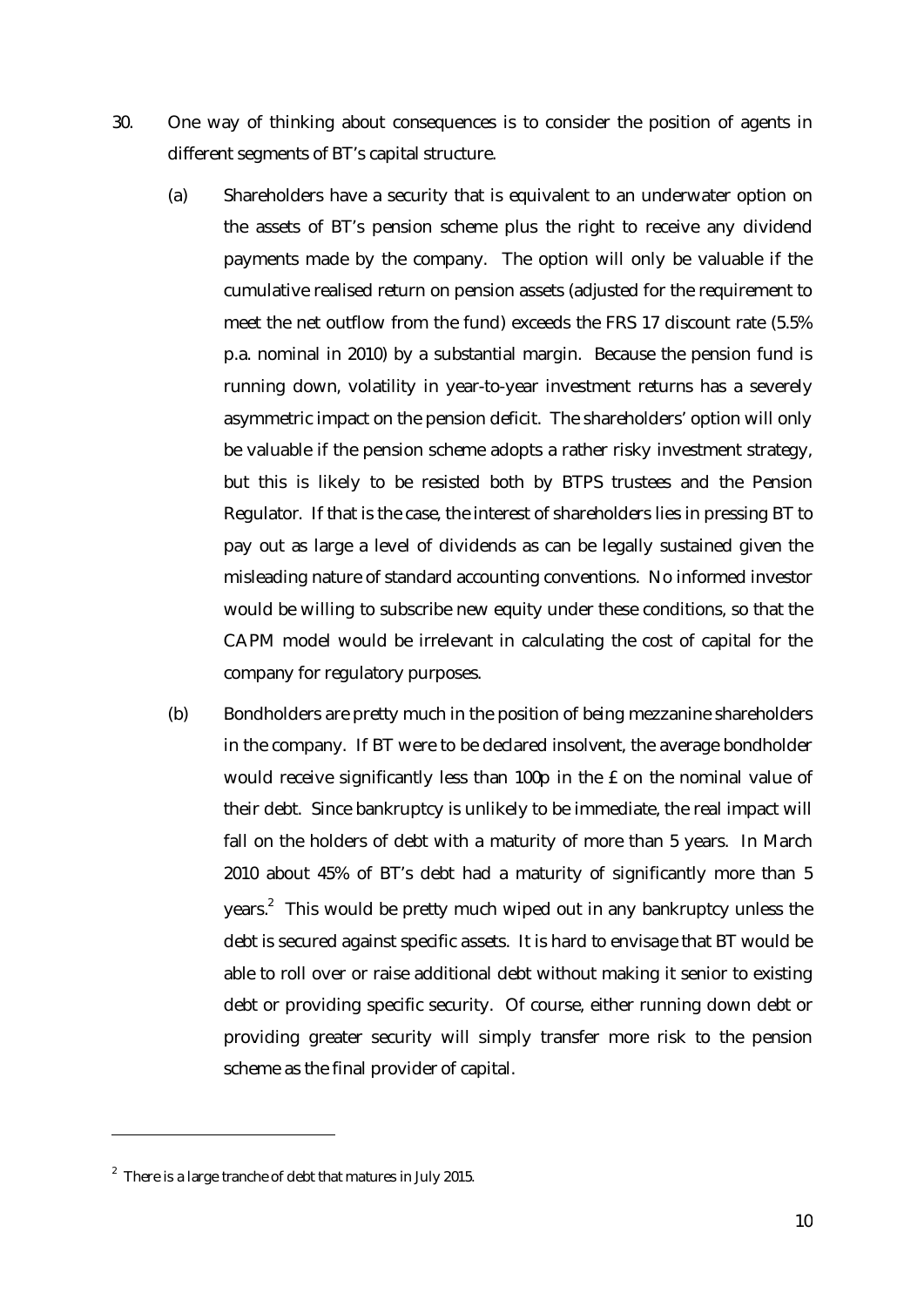- (c) As noted earlier, BTPS is effectively the residual claimant on BT's assets. But the last thing any prudent pension fund should do is to place a bet equivalent to about 35% of fund liabilities in a single investment, especially a highly leveraged investment whose return is contingent on regulatory decisions. In simple terms it would want (a) to liquidate its position as quickly as possible, and (b) to receive a return commensurate with the risks that is forced to bear. The pension scheme's responsibilities are to BT pensioners, not to the continuation of BT as a business or as a network operator. These responsibilities imply that the pension scheme should aim to recover the maximum amount of cash from the business unless the risk-adjusted return offered is significantly higher than the risk-adjusted return from other investments.
- 31. The implication of looking at BT's capital structure in the light of its pension deficit is that the cost of capital cannot be calculated using Ofcom's conventional approach. For both the cost of debt and the cost of equity this assumes that the business being considered is viable as a going concern and that there are no specific concerns about bankruptcy which need to be taken into account. The issue is entirely different when dealing with a company that is already technically insolvent and has limited prospects of recovery, unless there are clear mechanisms for segregating the existing capital structure from the provision of new capital. None of this has been analysed or quantified in the course of Ofcom's review.
- 32. An alternative way of thinking about the consequences of the pension deficit is to consider the options available to BT's management. In practice, BT Group encompasses three reasonably distinct businesses: (a) BT Global Services, (b) BT Retail, and (c) BT Wholesale + Openreach which cannot easily be separated. The regulated business is entirely in (c) and most of its pension liabilities fall under this as well. Hence, an obvious question is what would happen if BT Global Services and BT Retail were either sold or split off from BT Group. Based upon EBITDA multipliers for competing companies the enterprise value of BT Global Services might be £2.5-3.5 billion while the enterprise value of BT Retail might be £11-15 billion. Being generous the enterprise value realised by splitting off or selling these operations would be of the order of £15 billion after allowing for some liability for capital gains tax.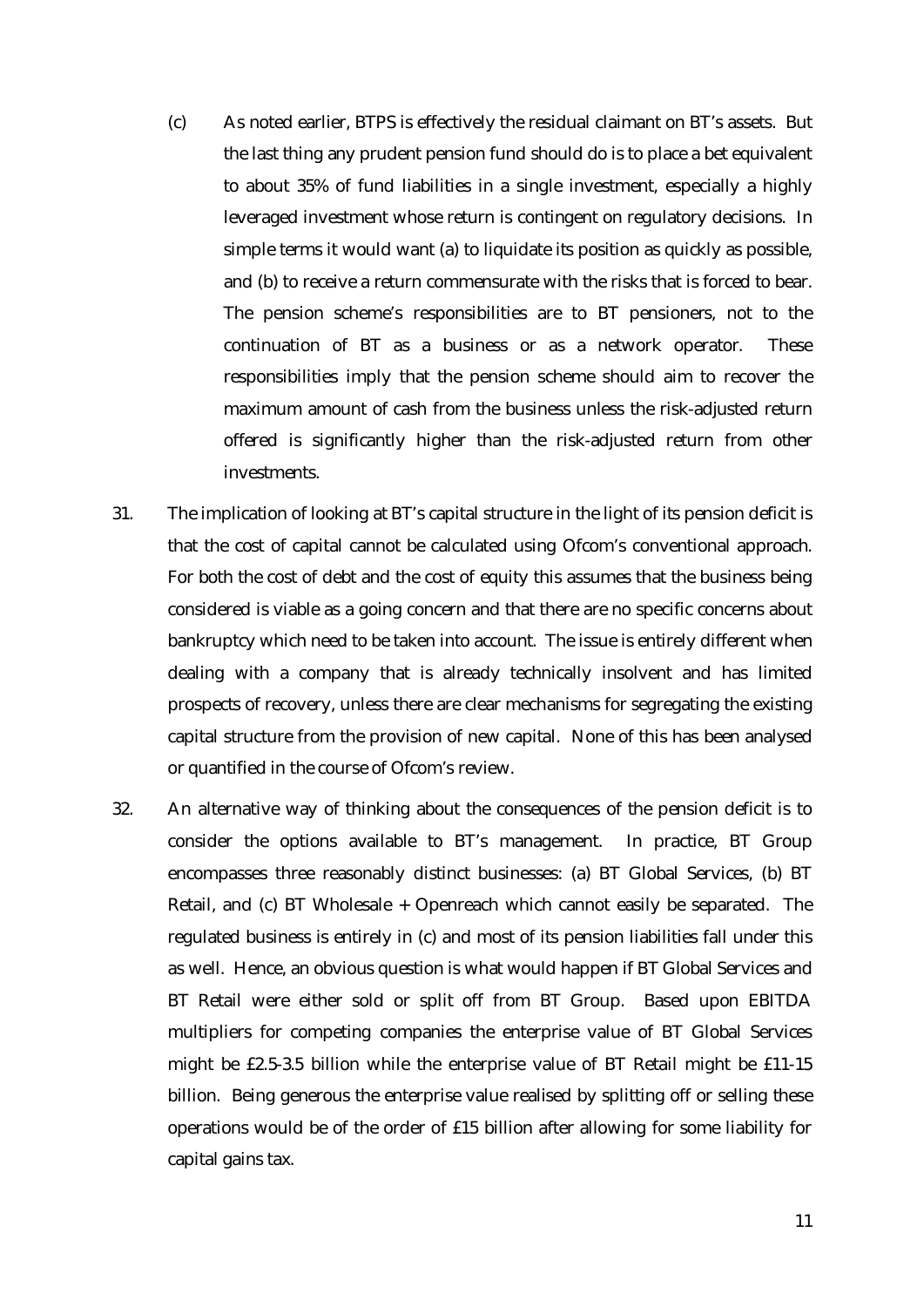- 33. If this sum were split between the redemption or transfer of debt and a lump sum contribution to the pension scheme, the core regulated BT would be a company with EBITDA of about  $£3.0$  billion per year<sup>3</sup>, debt of about  $£5.5$  billion, and a pension deficit of £10-11 billion. On the other side, it would face annual cash requirements for capital investment of about £1.5 billion, interest of £0.4 billion, debt repayments of £0.5 billion, and dividends of £0.5 billion. This leaves at most £100 million per year for top-up contributions to the pension scheme, even if the company's tax bill were zero.
- 34. The figures just do not add up. Debt service cannot be deferred without jeopardising the whole financial structure. Suspending dividend payments for long enough to have a significant impact on the pension deficit would eliminate any equity cushion in the capital structure and probably ensure that the company would be unable to raise any debt. Ultimately, there is a choice that cannot be avoided between capital investment in the regulated business and addressing the pension deficit.
- 35. It does not matter whether there is or might be a serious proposal to split up BT's operations in the manner described. Even as a hypothetical analysis the thought experiment highlights two consequences of BT's current situation:
	- (a) The operating income generated by BT Global Services and BT Retail is, in effect, underwriting about 50% of the company's net liabilities of about £33 billion including debt and pension deficit. Since these operations are responsible for a relatively small portion of historic or future liabilities, it would be optimistic for regulators to assume that this operating income will continue to be allocated in this way. It is more likely that historic liabilities will be regarded as a hindrance to the future development of the two businesses. As a consequence there may be strong pressure from investors and bondholders for some clearer allocation of cash flows and, perhaps, complete separation of the businesses as a condition for approving further investment.

<u>.</u>

 $3$  The segment figures in the accounts have been adjusted to allow for the under-estimation of current pensionable service costs implied by the FRS 17 calculations. BT's regulatory accounts show a CCA return in its wholesale business before taxation and excluding the CCA revaluation of about £2.3 billion. This would have to be reduced by about £300 million if current service costs were correctly estimated. The CCA value of assets in the wholesale business is about £15.8 billion.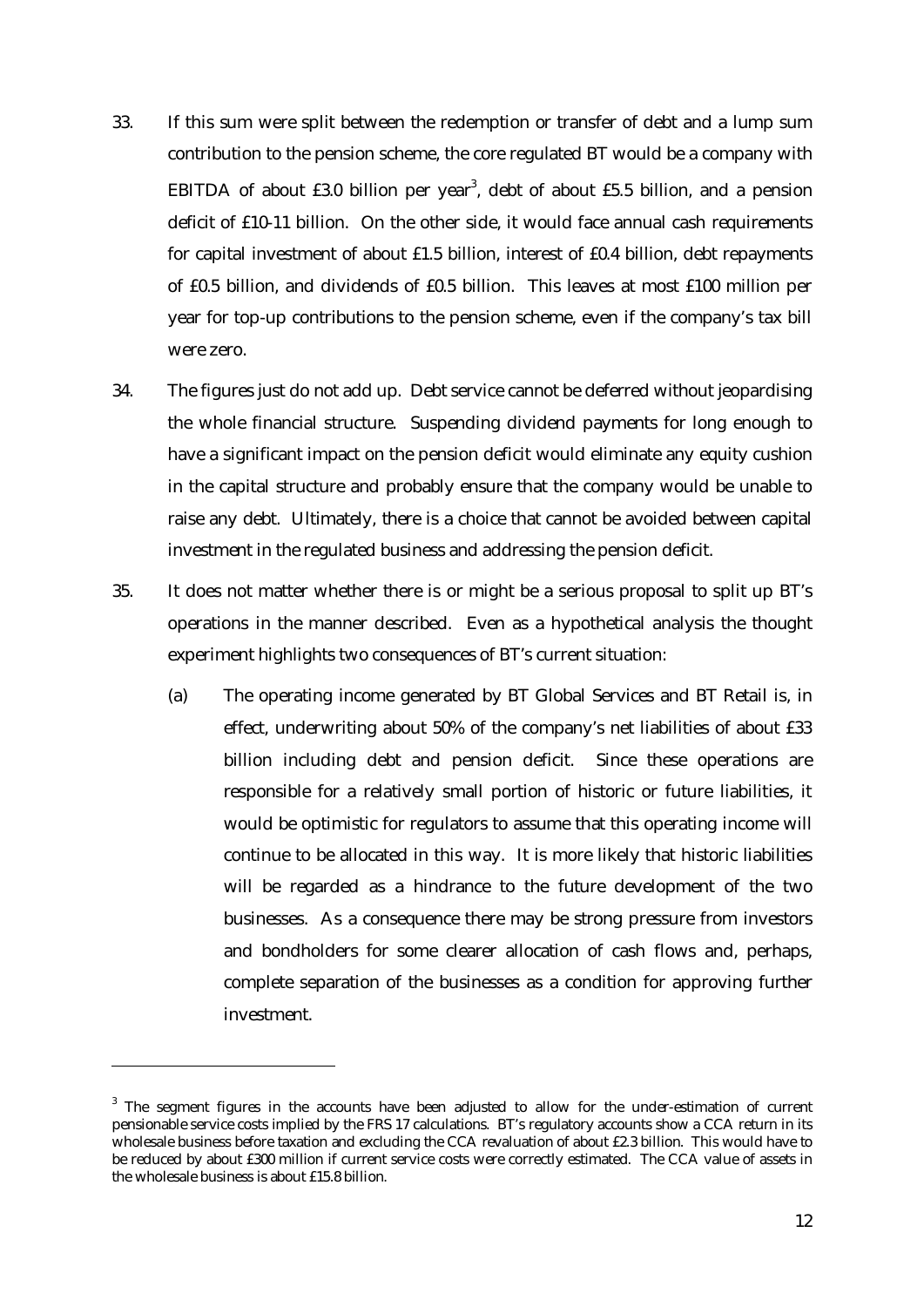(b) The core of BT's regulated business – BT Wholesale and Openreach – does not generate sufficient cash flow to meet the competing demands from providers of capital and regulators. Since the business will simply implode if it has no access to capital to fund investment, the ultimate conflict must be between two regulatory regimes as represented by Ofcom and the Pension Regulator. If the regulators are unable to reach an accommodation, then any resolution must fall to the government, as a result of both the Crown Guarantee and inevitable public concern about the future of the dominant network provider.

## **The regulator's responsibilities**

- 36. Ofcom's position seems to be that the current situation is entirely BT's responsibility and that there is no public interest in permitting BT to recover some part of its pension liability from charges for the use of its regulated network. If Ofcom confirms this position, then it is likely that future analysts will judge its actions to have been a clear example of regulatory failure – both in the past and now. There are several aspects to this failure.
	- (a) It is clear that BT is unwilling to recognise the extent and consequences of its pension deficit. Its position that the FRS 17 valuations can be relied upon is patently absurd and leads to actions that will ensure future bankruptcy. Ofcom may consider that it has no obligation to protect shareholders from the consequences of mismanagement. However, that was the view taken by financial regulators prior to the recent financial crash and few would take that position today. Any regulator has some responsibility to demand that regulated companies operate in a prudent manner and do not jeopardise the wider public interest. Even the most restrictive interpretation of the regulator's obligations would imply some action must be taken to recognize and address the true extent of BT's pension deficit.
	- (b) This is not merely a matter for BT's shareholders. The regulated network business will continue even if BT were to become bankrupt. Under TUPE regulations a substantial but, probably, disputed portion of BT's pension obligations would transfer to the continuing business while another portion would fall on the Pension Protection Fund. In addition, there is also the issue of the Crown guarantee that relates to pension obligations for the period prior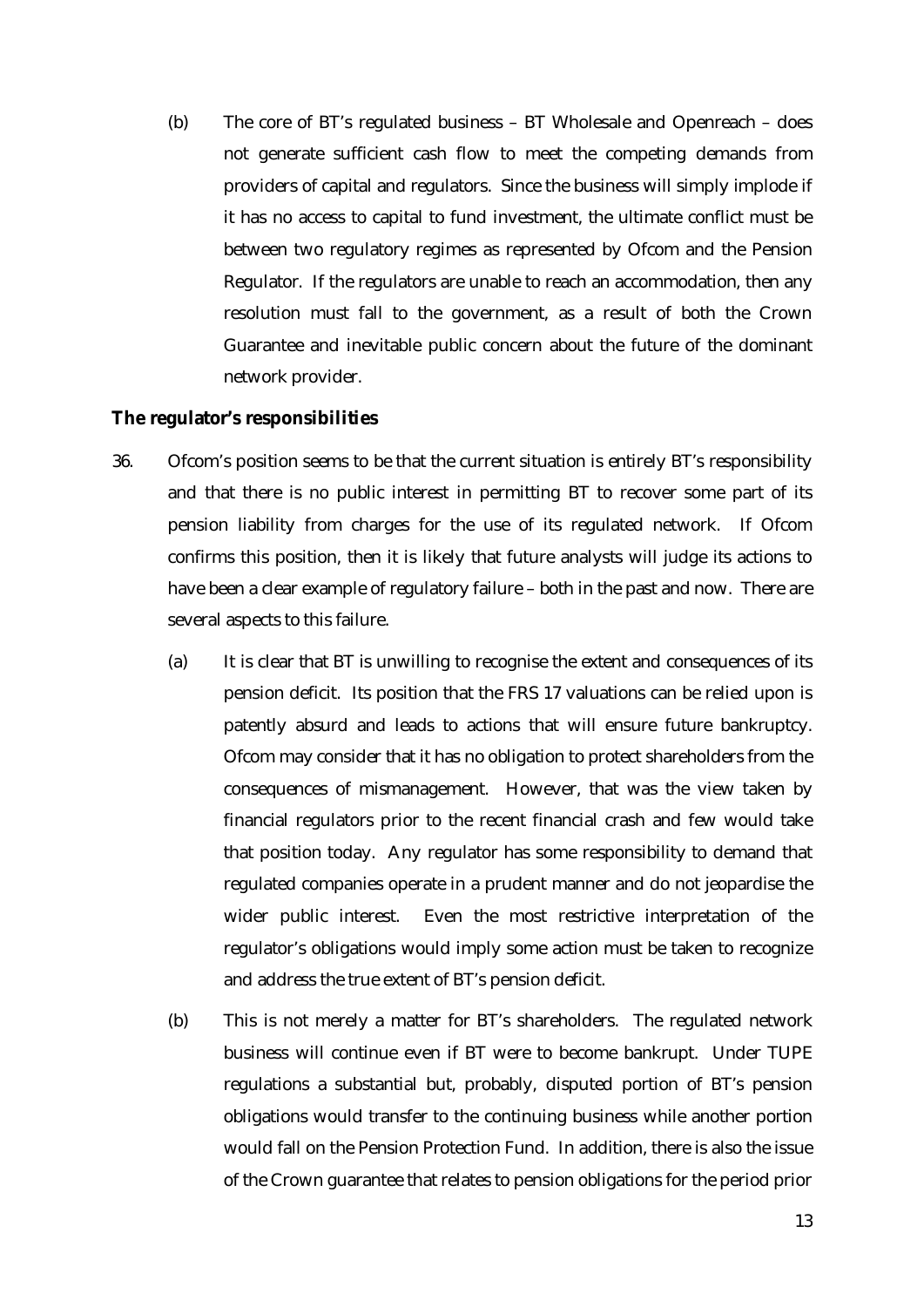to privatisation. The result would be a huge amount of litigation. Experience of large bankruptcies tells us that the transitional uncertainty and disruption is likely to do massive damage to the regulated network business.

- (c) No matter how or why the pension deficit arose it is impossible to avoid the conclusion that consumers have benefitted from the persistent underfunding of BT's pension scheme. Pension contributions for current and past service that are charged to the regulated business have been much lower than would be required under a correct economic assessment of pension costs. This is a consequence of the weaknesses of pension accounting standards – originally SSAP 24 and now FRS 17 – but the practical result is that regulated tariffs have been lower than they might have been. Thus, it is contradictory and short-sighted of Ofcom to take the position that it has no obligation to make adjustments for such errors. It would certainly not take that position if it judged that consumers had been over-charged rather than under-charged.
- (d) Ofcom may take the view that it does not have an obligation to ensure that BT is able to finance the operation of the regulated network. Still, it does have a responsibility for ensuring that an adequate level of investment is made to maintain or expand the network so as to ensure the provision of a minimum level of service on a universal basis. This can hardly be assured if BT were to collapse into bankruptcy as a consequence of the magnitude of its pension liabilities. Indeed, it is not really important whether BT is technically insolvent or becomes bankrupt. The experience of the US automobile companies and airlines is that the most serious damage arises well before bankruptcy because management and investment decisions are skewed by the approaching crash. Once the providers of capital become sceptical about the ability of a company to survive, the assumptions that have underpinned the regulatory framework will no longer apply.

#### **Final remarks**

37. I have not attempted to address the questions that are set out in the latest consultation document. They are based on an erroneous assessment of the severity and consequences of BT's pension deficit. Indeed, one cannot avoid the impression that the whole consultation is an elegant exercise in deliberate regulatory blindness.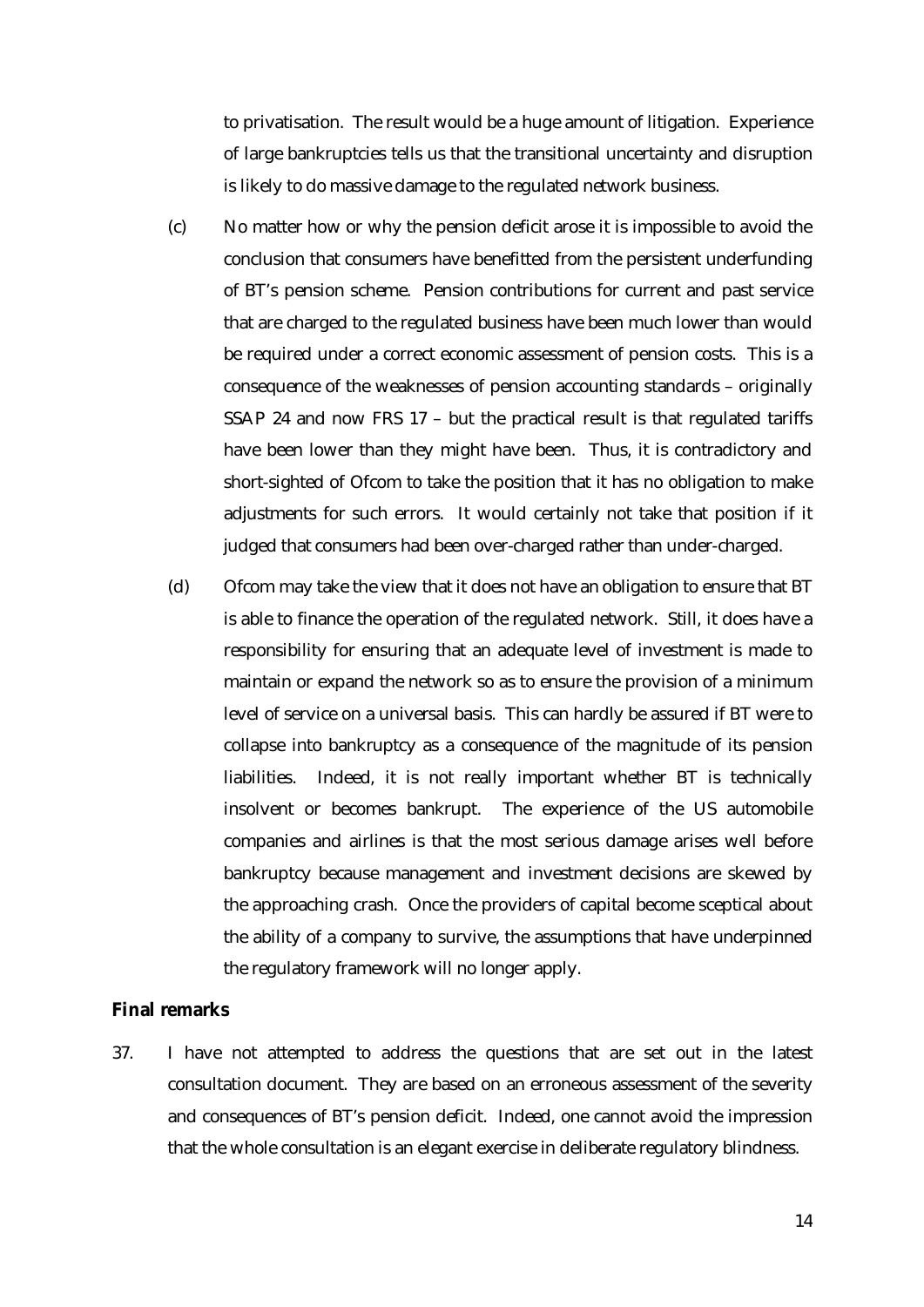- 38. It is easy to understand why BT might be reluctant to admit the true scale of its pension problem, while simultaneously seeking some relief from the hole that it finds itself in. Equally, the general level of hostility towards the company means that it is more or less inevitable that many other respondents to the consultation are unwilling to countenance – at least publicly – the idea that such relief should be given.
- 39. Nonetheless, it must be Ofcom's responsibility to consider the broader public interest and not merely the minutiae of regulatory procedures. If there is one lesson about regulation that should have been learned over the past 3-4 years, it must be that regulators cannot simply rely upon technical compliance with accounting and related rules which mask the true financial state of regulated entities. The position of Ofcom seems to be that FRS 17 represents the alpha and omega of accounting for pension liabilities. This is a ridiculous position that is even rejected by accounting bodies, who are engaged in revising the rules, as well as by many economists and actuaries.
- 40. In the face of such uncertainty it must be a minimal requirement for any responsible regulator (a) to carry out some kind of independent assessment of the magnitude of BT's pension problem, and (b) to require that BT should prepare – and publish – an assessment of the market or buy-out valuation of its liabilities rather than one based upon arbitrary assumptions. The analysis of the pension liabilities of UK companies that I have drawn upon in writing this note is based upon standard economic assumptions applied to data reported in company accounts. I am confident that the methods understate the fair value of pension liabilities on a buy-out basis. This means that the errors in my calculations are in the direction of understating the scale of BT's pension deficit.
- 41. If Ofcom believes that its decisions should not be based upon a buy-out valuation, then it should justify this position and explain why it is in the public interest for BT to continue to operate as a massive hedge fund with a regulated telecommunications network and other associated businesses attached. In my view this is a difficult position to defend, given the lessons that ought to be learnt from the US experience of what happens in similar circumstances. Persistent denial of the truth does not help anyone arrive at reasonable regulatory decisions.